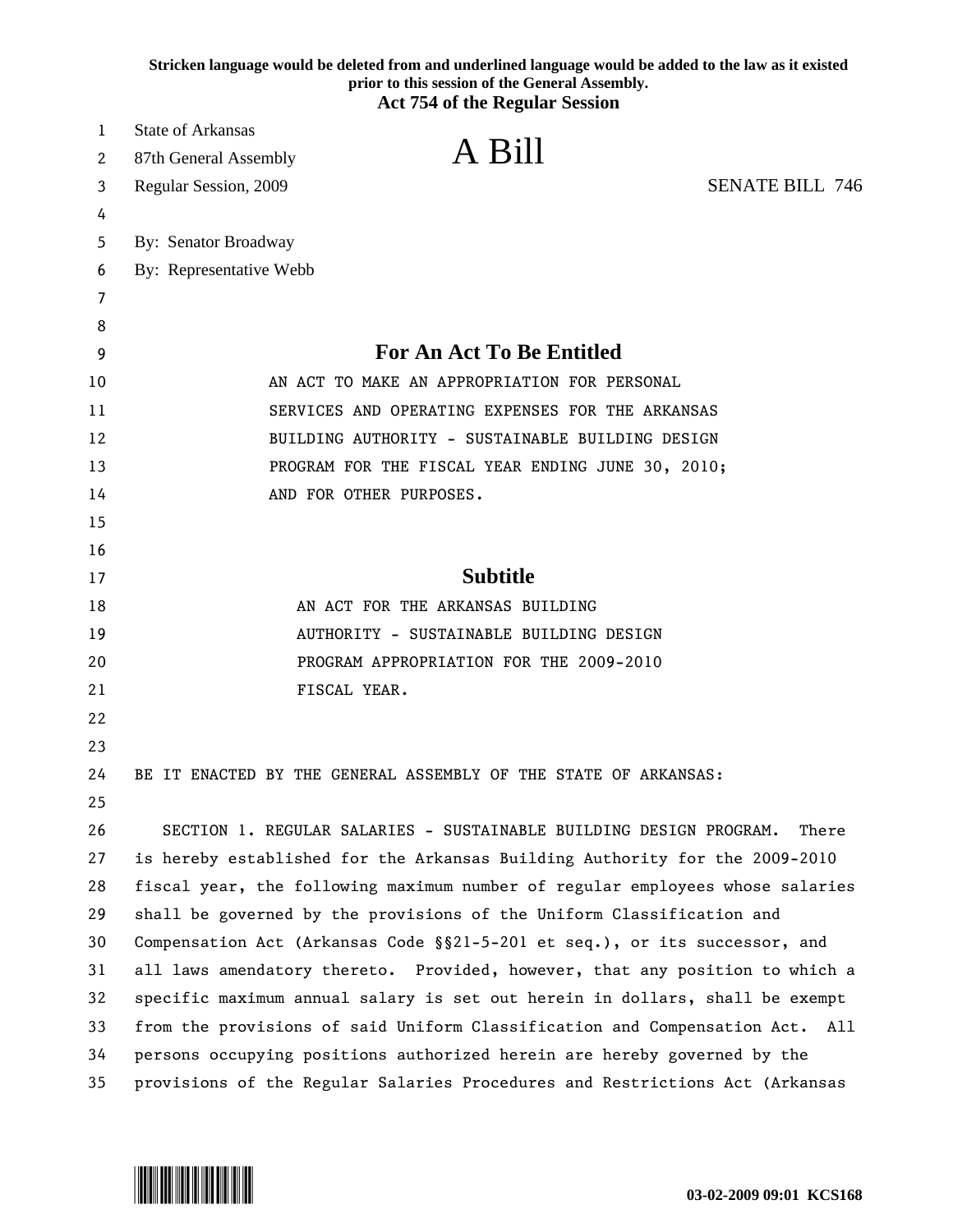1 Code §21-5-101), or its successor. 2 3 Maximum Annual 4 Maximum Salary Rate 5 Item No. of Fiscal Year 6 No. Title Employees 2009-2010 7 (1) ENERGY CONSERVATION MANAGER 1 GRADE C119 8 MAX. NO. OF EMPLOYEES 1 9 10 SECTION 2. APPROPRIATION - SUSTAINABLE BUILDING DESIGN PROGRAM. There is 11 hereby appropriated, to the Arkansas Building Authority, to be payable from 12 the Arkansas Building Authority Maintenance Fund, for personal services and 13 operating expenses of the Arkansas Building Authority - Sustainable Building 14 Design Program for the fiscal year ending June 30, 2010, the following: 15 16 ITEM FISCAL YEAR AND THE SALE OF THE SALE OF THE SALE OF THE SALE OF THE SALE OF THE SALE OF THE SALE OF THE SALE OF THE SALE OF THE SALE OF THE SALE OF THE SALE OF THE SALE OF THE SALE OF THE SALE OF THE SALE OF THE SA 17 <u>NO. 2009-2010</u> 18 (01) REGULAR SALARIES \$ 37,743 19 (02) PERSONAL SERV MATCHING 10,568 20 (03) MAINT. & GEN. OPERATION 21 (A) OPER. EXPENSE 2000 22 (B) CONF. & TRAVEL 0 23 (C) PROF. FEES 0 24 (D) CAP. OUTLAY 5,000 25 (E) DATA PROC. 0 26 TOTAL AMOUNT APPROPRIATED 5 5 63,311 27 28 SECTION 3. APPROPRIATION - SUSTAINABLE BUILDING DESIGN PROGRAM REVOLVING 29 LOAN FUND. There is hereby appropriated, to the Arkansas Building Authority, 30 to be payable from the Sustainable Building Design Revolving Loan Fund, for 31 transfers or loans to state agencies, boards or commissions for construction, 32 renovation, maintenance and operating expenses for the Sustainable Building 33 Design Program for the fiscal year ending June 30, 2010, the following: 34 35 ITEM FISCAL YEAR 36 <u>NO. 2009-2010</u>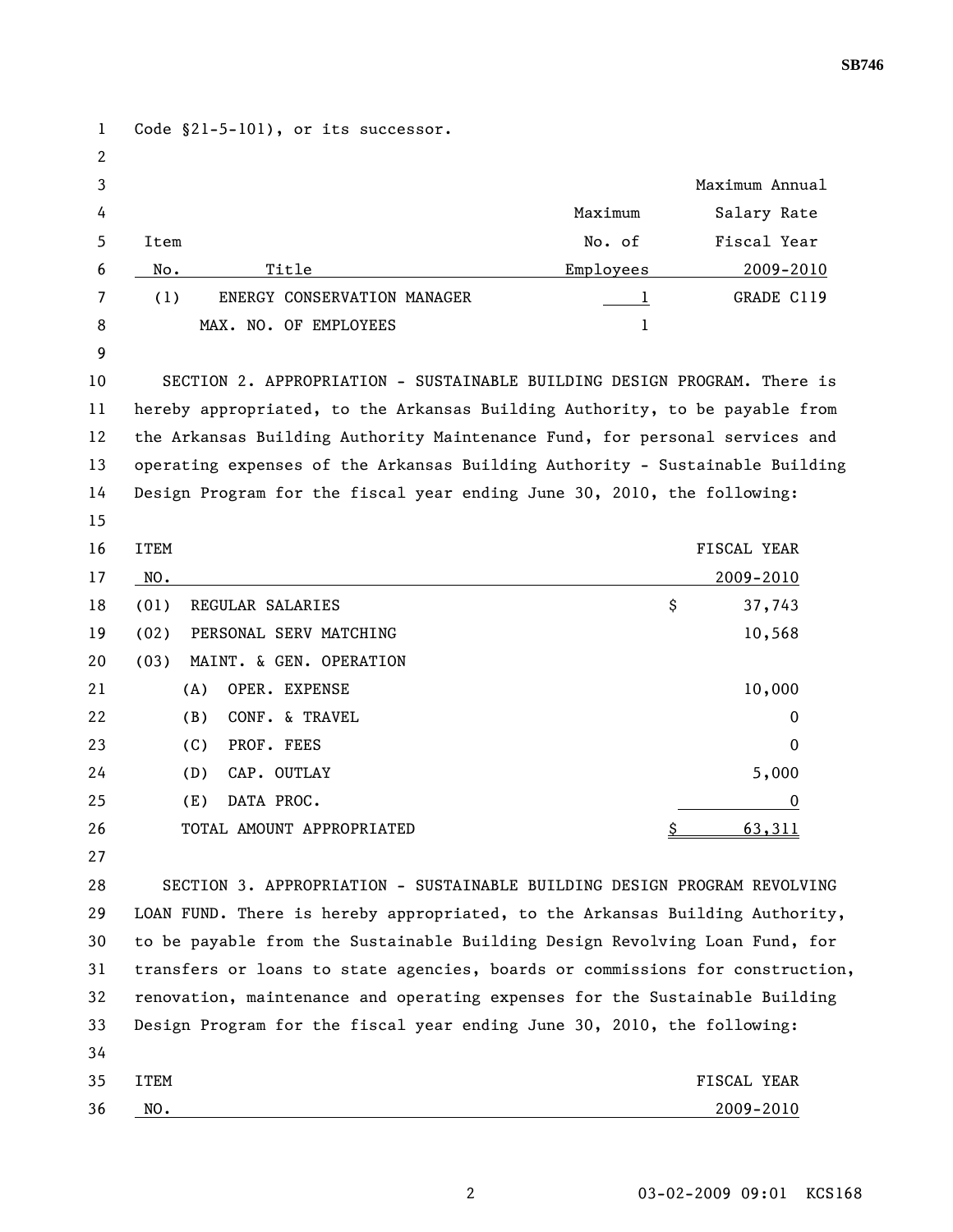| 1  | LOANS FOR THE SUSTAINABLE BUILDING DESIGN<br>(01)                             |
|----|-------------------------------------------------------------------------------|
| 2  | PROGRAM FOR AGENCIES, BOARDS OR COMMISSIONS                                   |
| 3  | FOR CONSTRUCTION, RENOVATION,                                                 |
| 4  | MAINTENANCE AND OPERATING EXPENSES<br><u>\$</u><br>15,000,000                 |
| 5  |                                                                               |
| 6  | SECTION 4. SPECIAL LANGUAGE. NOT TO BE INCORPORATED INTO THE ARKANSAS         |
| 7  | CODE NOR PUBLISHED SEPARATELY AS SPECIAL, LOCAL AND TEMPORARY LAW.            |
| 8  | SUSTAINABLE BUILDING DESIGN PROGRAM - TRANSFER. In the event there is not     |
| 9  | sufficient appropriation and/or funding provided for by the General Assembly  |
| 10 | for any state agency, board or commission to participate in the Sustainable   |
| 11 | Building Design Program for renovations of state owned property which exceeds |
| 12 | two hundred fifty thousand dollars (\$250,000), the agency may request a      |
| 13 | transfer from the Sustainable Building Design Program appropriation           |
| 14 | authorized in Section 3 of this Act from the Chief Fiscal Officer of the      |
| 15 | State. The request shall clearly state the amount required and such other     |
| 16 | information as may be required by the Chief Fiscal Officer of the State       |
| 17 | necessary to make a decision regarding the request. Upon approval of the      |
| 18 | Chief Fiscal Officer of the State and prior review by the Arkansas            |
| 19 | Legislative Council or Joint Budget Committee, the State Auditor shall be     |
| 20 | notified as of the amount and the purposes for which the appropriation and/or |
| 21 | funding is to be transferred and shall be established upon the books of the   |
| 22 | Department of Finance and Administration and the State Auditor. If desired,   |
| 23 | the appropriation may be supplemental to those regularly appropriated for     |
| 24 | like purposes by the General Assembly for that agency.                        |
| 25 | Provided further, that all state agencies, boards or commissions shall have   |
| 26 | prior approval by the Arkansas Building Authority as authorized for the       |
| 27 | Sustainable Building Design Program in accordance with established Rules and  |
| 28 | Regulations.                                                                  |
| 29 |                                                                               |
| 30 | SECTION 5. SPECIAL LANGUAGE. NOT TO BE INCORPORATED INTO THE ARKANSAS         |
| 31 | CODE NOR PUBLISHED SEPARATELY AS SPECIAL, LOCAL AND TEMPORARY LAW.            |
| 32 | SUSTAINABLE BUILDING DESIGN PROGRAM - REVOLVING LOAN FUND. The Sustainable    |
| 33 | Building Design Program Appropriation is intended to provide additional       |
| 34 | appropriation authority for the Sustainable Building Design Program. Funding  |
| 35 | for the program may be made available by the Chief Fiscal Officer of the      |
| 36 | State, in the form of a loan, from a transfer from the Sustainable Building   |

3 03-02-2009 09:01 KCS168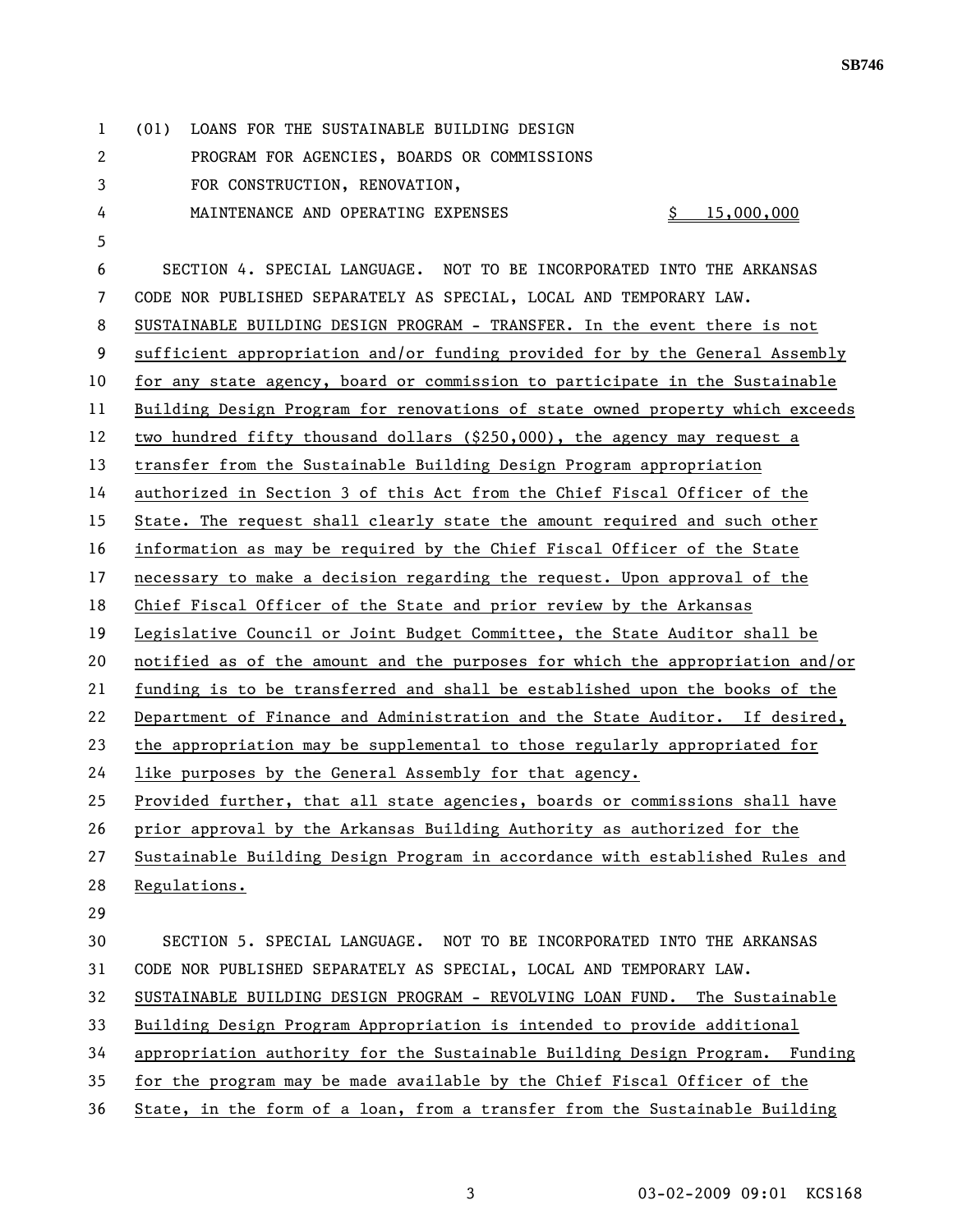1 Design Revolving Loan Fund after the required review by the Arkansas 2 Legislative Council or Joint Budget Committee, approval by the Chief Fiscal 3 Officer of the State and approval through rules and regulations established 4 and administered by the Arkansas Building Authority. Moneys made available 5 for the repayment of a loan shall be deposited to the credit of the 6 Sustainable Building Design Revolving Loan Fund as a "Refund to Expenditure" 7 for the year in which the deposit is made. In the event that the funds for 8 the repayment of a loan are held in depositories other than the State 9 Treasury, the administrative head of the affected state agency shall issue a 10 check drawn against the funds, which shall be deposited in the Sustainable 11 Building Design Revolving Loan Fund. 12 13 SECTION 6. SPECIAL LANGUAGE. NOT TO BE INCORPORATED INTO THE ARKANSAS 14 CODE NOR PUBLISHED SEPARATELY AS SPECIAL, LOCAL AND TEMPORARY LAW. 15 SUSTAINABLE BUILDING DESIGN PROGRAM - RULES AND REGULATIONS. Rules and 16 Regulations shall be established and administered by the Arkansas Building 17 Authority for the Sustainable Building Design Program prior to the 18 implementation of any transfers of appropriation and/or funding. The Rules 19 and Regulations shall be reviewed by the Legislative Council or Joint Budget 20 Committee prior to implementation. 21 22 SECTION 7. SPECIAL LANGUAGE. Sustainable Building Design Revolving Loan 23 Fund. 24 (a) There is hereby created on the books of the Treasurer of State, Auditor 25 of State, and Chief Fiscal Officer of the State a miscellaneous fund to be 26 known as the "Sustainable Building Design Revolving Loan Fund". 27 (b)(1) The fund shall consist of funds transferred to it from the General 28 Improvement Fund or other funds, gifts, bequests, foundation grants and 29 gifts, Governor's or other emergency funds, federal grants and matching 30 funds, proceeds from bond issues, service charges or fees, interagency 31 transfers of funds, and other funds as may be appropriated by the General 32 Assembly. 33 (2) The fund shall consist of funds received from agencies, boards or 34 commissions to repay loans for the Sustainable Building Design Program, funds 35 made available by the General Assembly from time to time and such revenues as

36 may be authorized by law.

**SB746**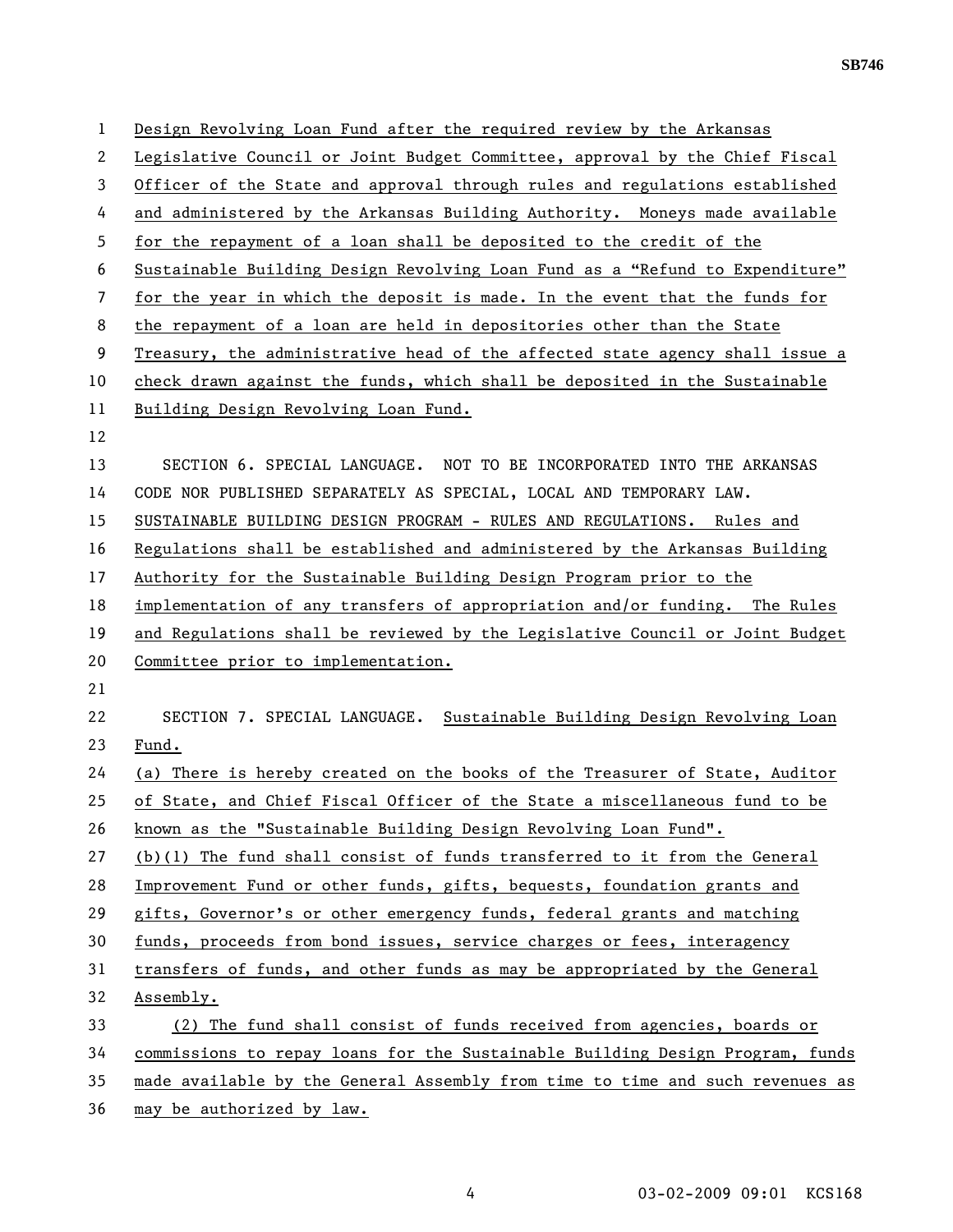1 (c) The fund shall be used to provide loans to agencies for the Sustainable 2 Building Design Program as authorized by law and approved by the Chief Fiscal 3 Officer of the State.

4

5 SECTION 8. SPECIAL LANGUAGE. NOT TO BE INCORPORATED INTO THE ARKANSAS 6 CODE NOR PUBLISHED SEPARATELY AS SPECIAL, LOCAL AND TEMPORARY LAW. FUNDING 7 TRANSFER. The Chief Fiscal Officer of the State may transfer from time to 8 time on his or her books and those of the State Treasurer and the Auditor of 9 the State funding which is made available from General Improvement Funds 10 allocated and distributed to the Arkansas Building Authority in an amount not 11 to exceed three million dollars (\$3,000,000) from the General Improvement 12 Fund or its successor fund or fund accounts to the Sustainable Building 13 Design Revolving Loan Fund to provide funds for the appropriation provided 14 herein or for appropriation authority as may be provided by law to provide 15 loans to agencies for the Sustainable Building Design Program. 16

17 SECTION 9. SPECIAL LANGUAGE. NOT TO BE INCORPORATED INTO THE ARKANSAS 18 CODE NOR PUBLISHED SEPARATELY AS SPECIAL, LOCAL AND TEMPORARY LAW. FUNDING 19 TRANSFER. From time to time, the Chief Fiscal Office of the State may 20 transfer on his or her books and those of the State Treasurer and the Auditor 21 of the State the sum not to exceed twelve million dollars (\$12,000,000) from 22 Federal Funds as determined by the Chief Fiscal Officer of the State to the 23 Sustainable Building Design Revolving Loan Fund to provide funds for the 24 appropriations herein.

25

26 SECTION 10. COMPLIANCE WITH OTHER LAWS. Disbursement of funds authorized 27 by this act shall be limited to the appropriation for such agency and funds 28 made available by law for the support of such appropriations; and the 29 restrictions of the State Procurement Law, the General Accounting and 30 Budgetary Procedures Law, the Revenue Stabilization Law, the Regular Salary 31 Procedures and Restrictions Act, or their successors, and other fiscal 32 control laws of this State, where applicable, and regulations promulgated by 33 the Department of Finance and Administration, as authorized by law, shall be 34 strictly complied with in disbursement of said funds.

35

36 SECTION 11. LEGISLATIVE INTENT. It is the intent of the General Assembly